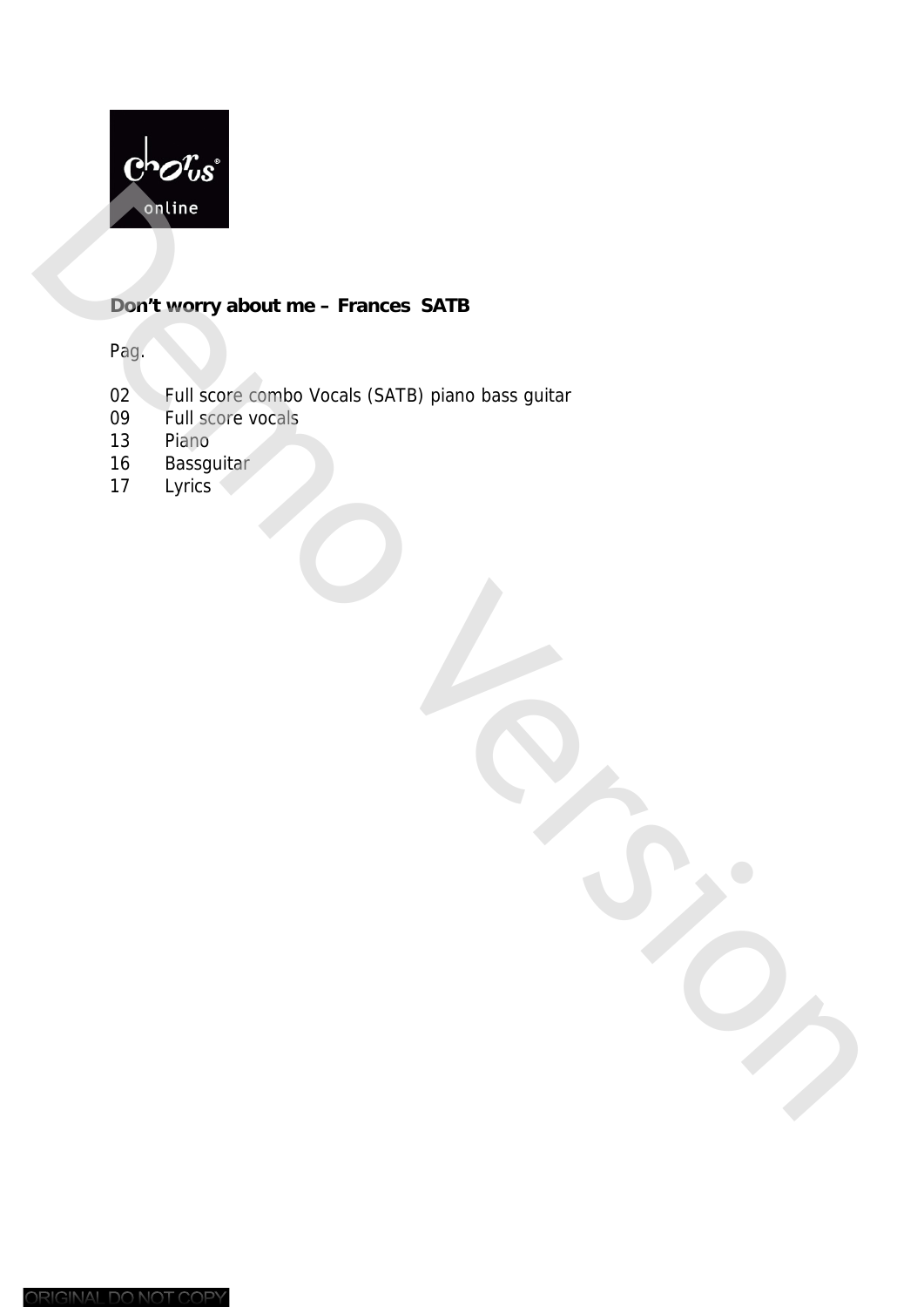



# **Don't worry about me**

-Frances -

*Words and Music by Sophie Frances Cooke Original Key* 





Copyright © 2017 UNIVERSAL - POLYGRAM INTERNATIONAL TUNES, INC. All Rights Reserved Used by Permission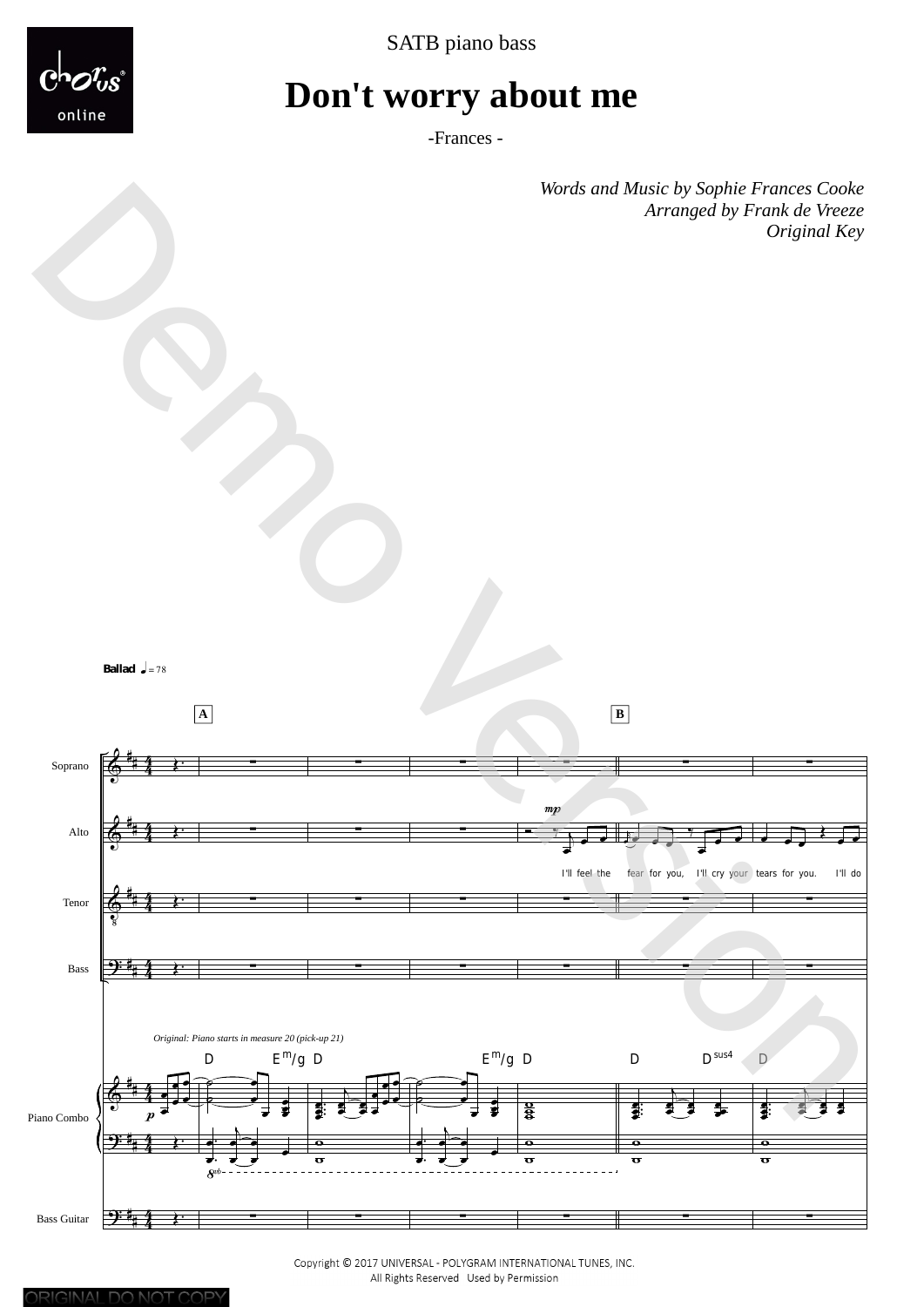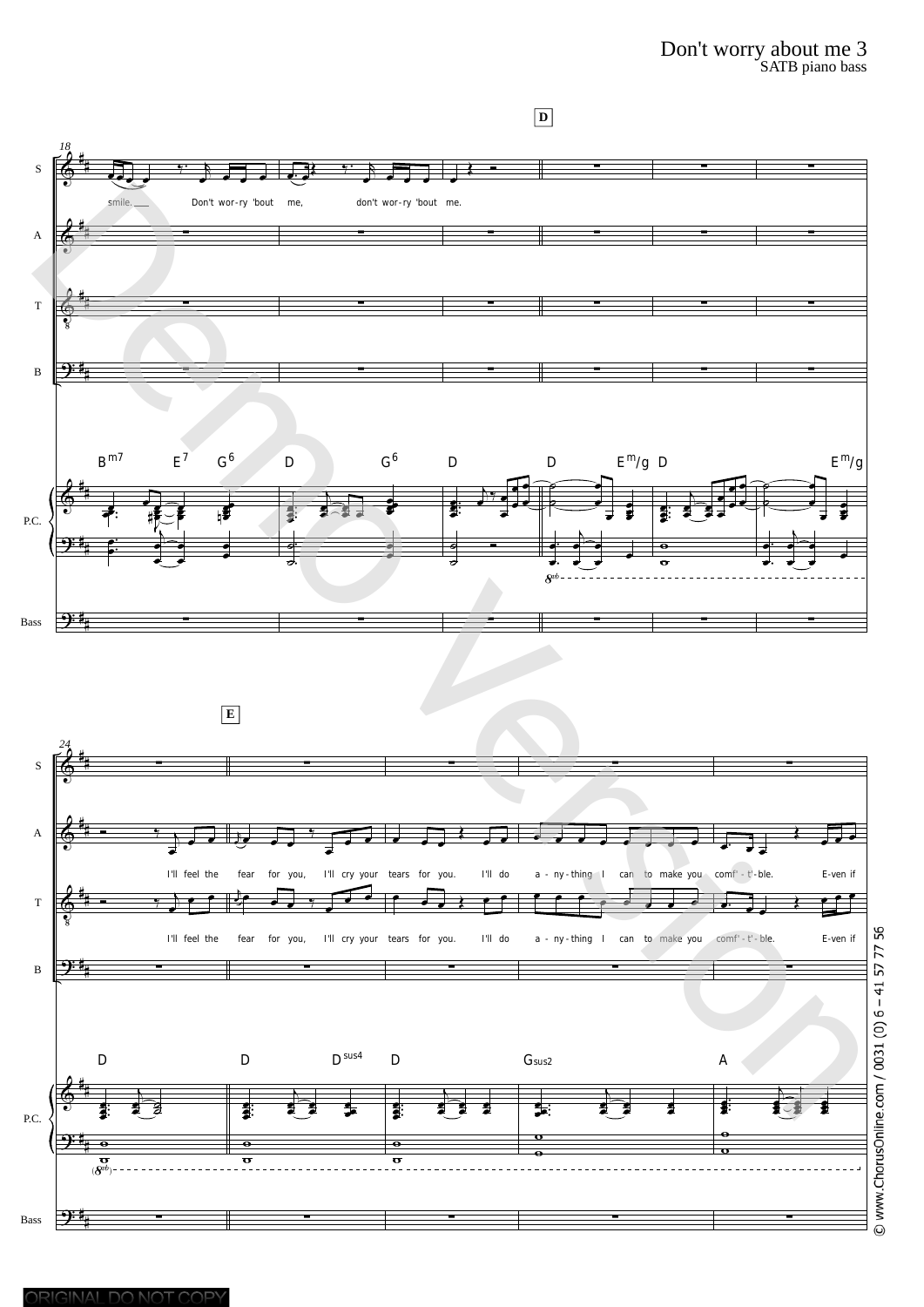## Don't worry about me 5<br>SATB piano bass

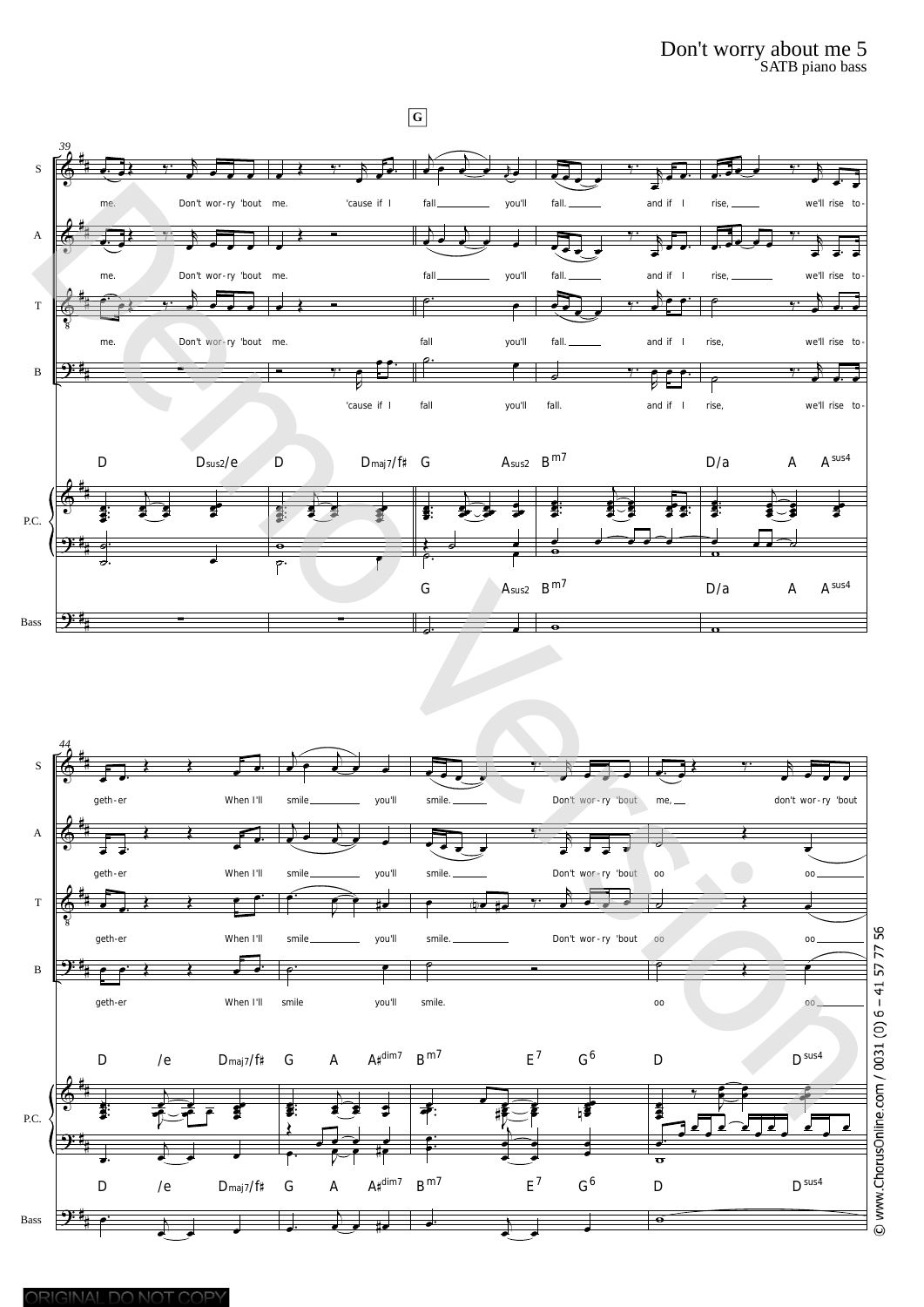



© www.ChorusOnline.com / 0031 (0) 6 - 41 57 77 56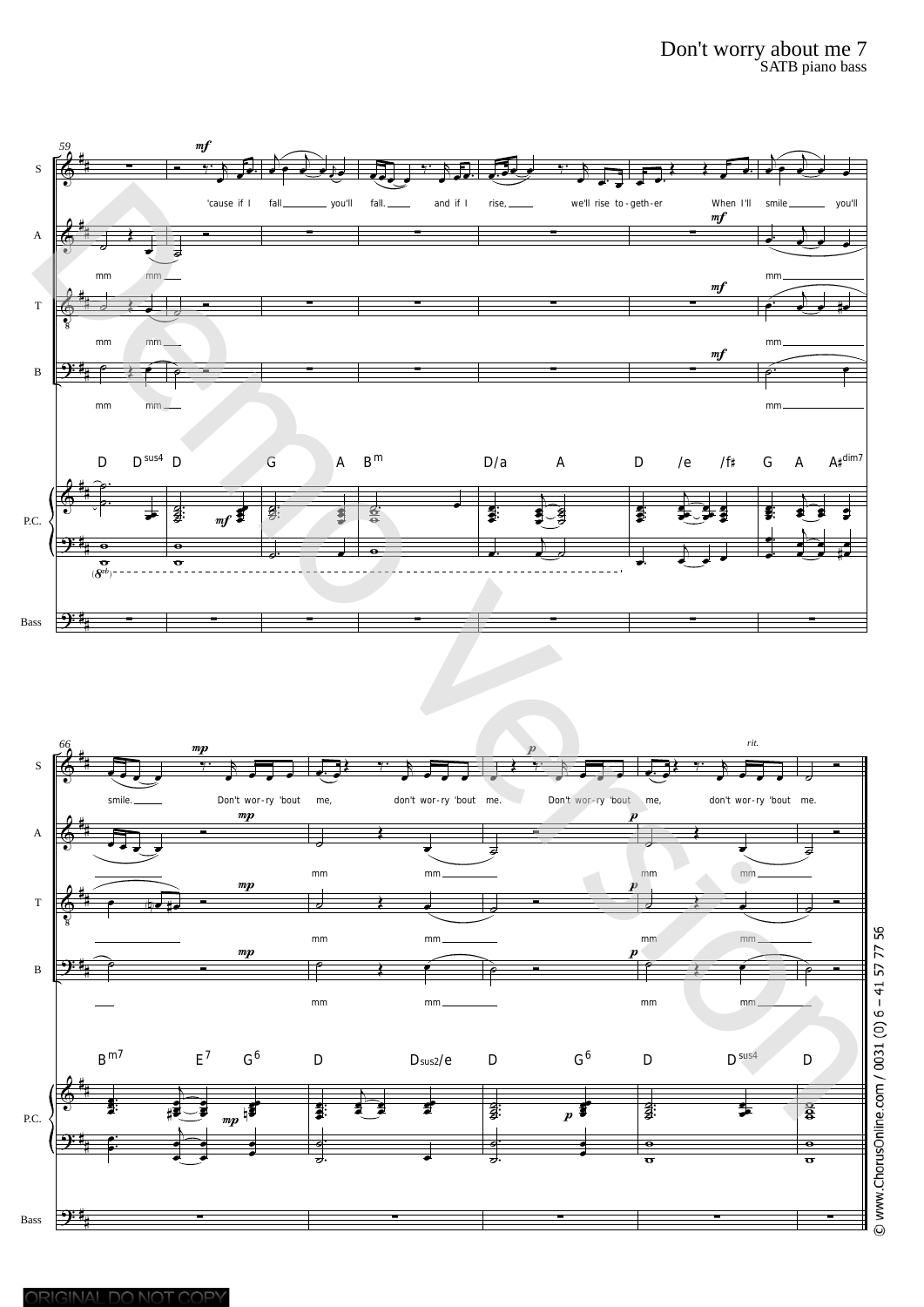



### **Don't worry about me**

-Frances -

*Words and Music by Sophie Frances Cooke Original Key* 

**Ballad**  $\sqrt{ }$  = 78



Copyright © 2017 UNIVERSAL - POLYGRAM INTERNATIONAL TUNES, INC. All Rights Reserved Used by Permission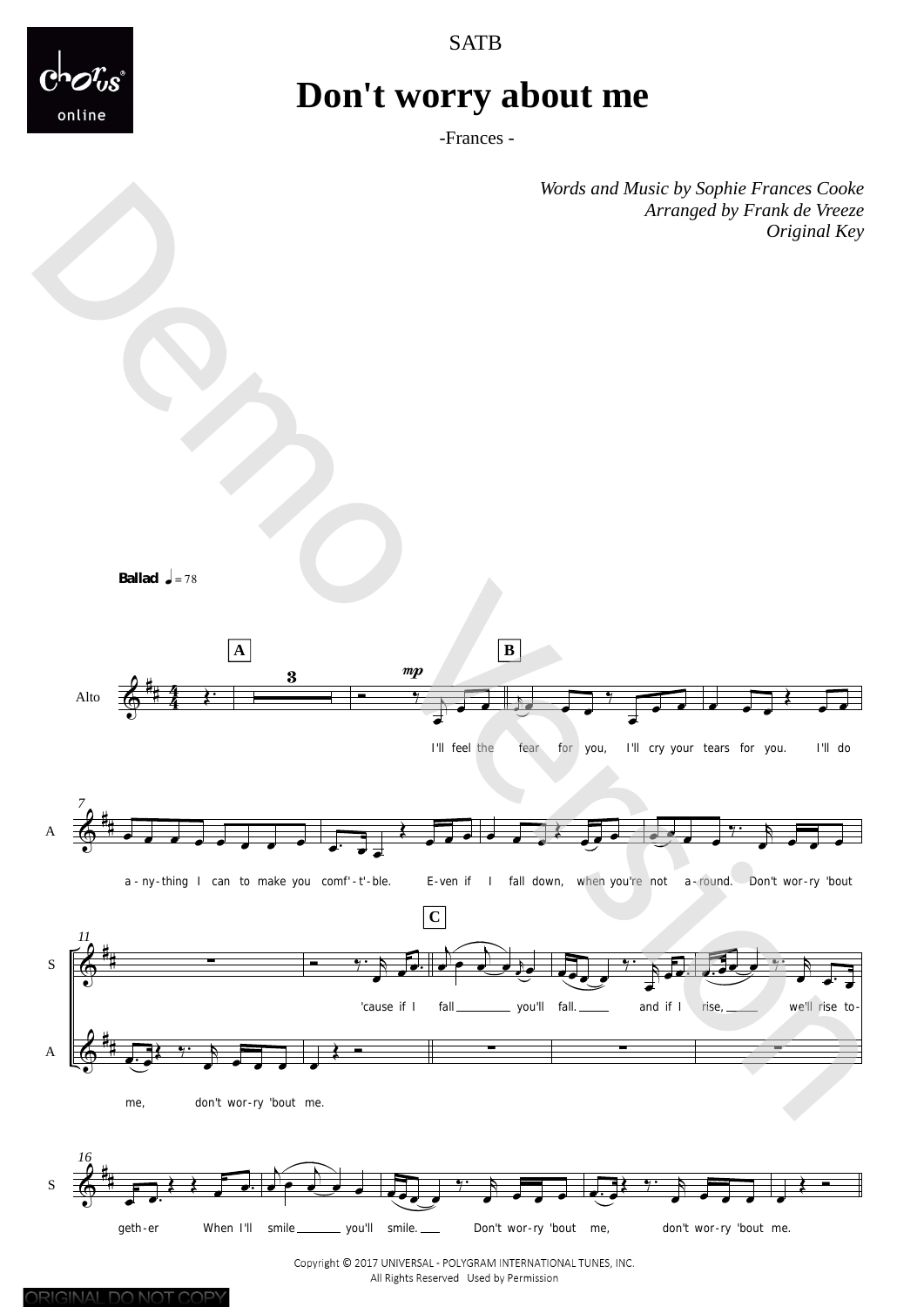#### Don't worry about me 3 SATB



© www.ChorusOnline.com / 0031 (0) 6 - 41 57 77 56

fall you'll

 $\frac{1}{\sqrt{2}}$ 

fall. and if I

.<br>م م م

<u>.</u>

B

# #

e e.} } e e

 $\rightarrow$   $\rightarrow$   $\rightarrow$ 

to - geth-er

rise, we'll rise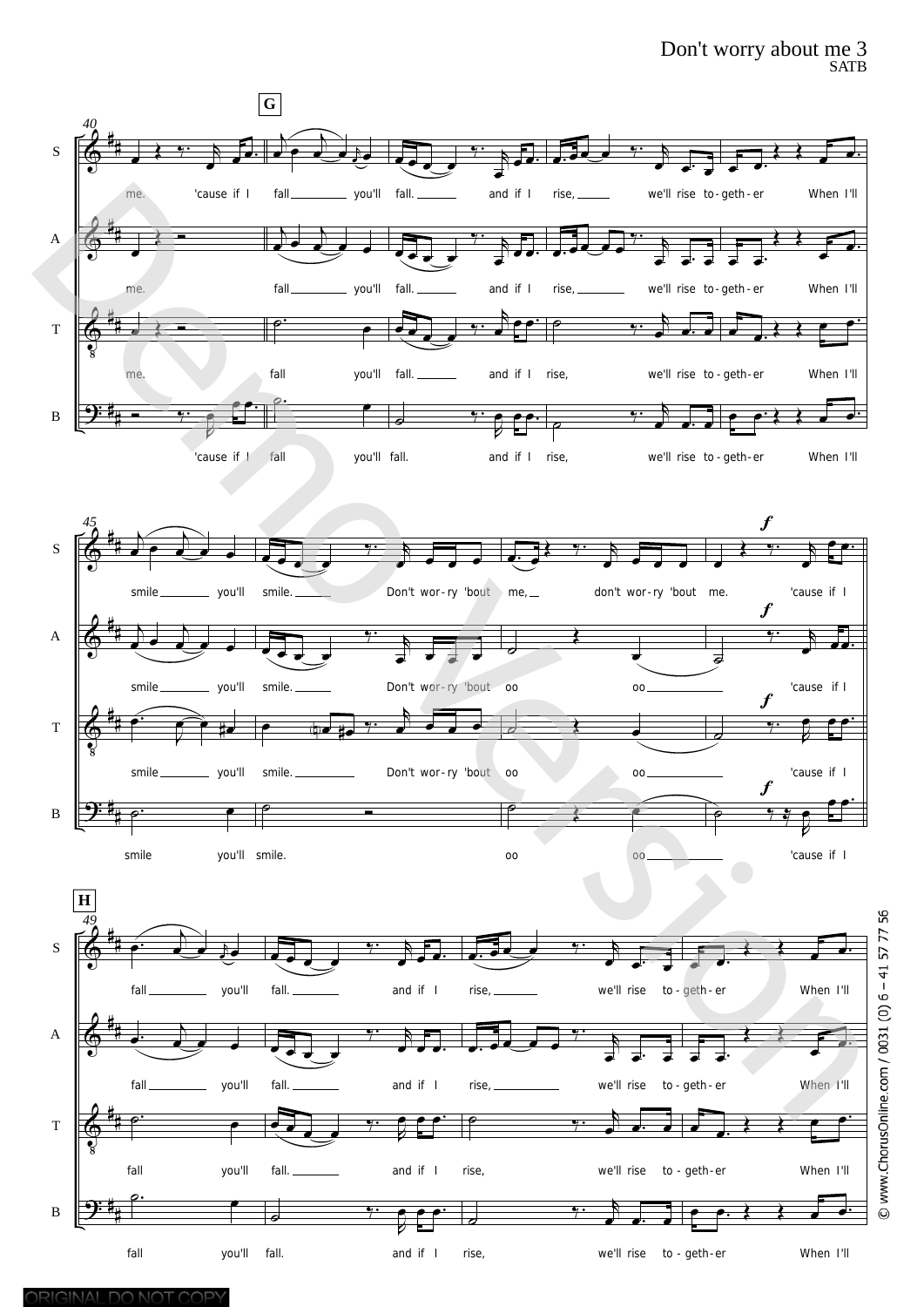Piano



### Don't worry about me

-Frances -

Words and Music by Sophie Frances Cooke Arranged by Frank de Vreeze Original Key

**Ballad**  $=78$ 









Copyright © 2017 UNIVERSAL - POLYGRAM INTERNATIONAL TUNES, INC. All Rights Reserved Used by Permission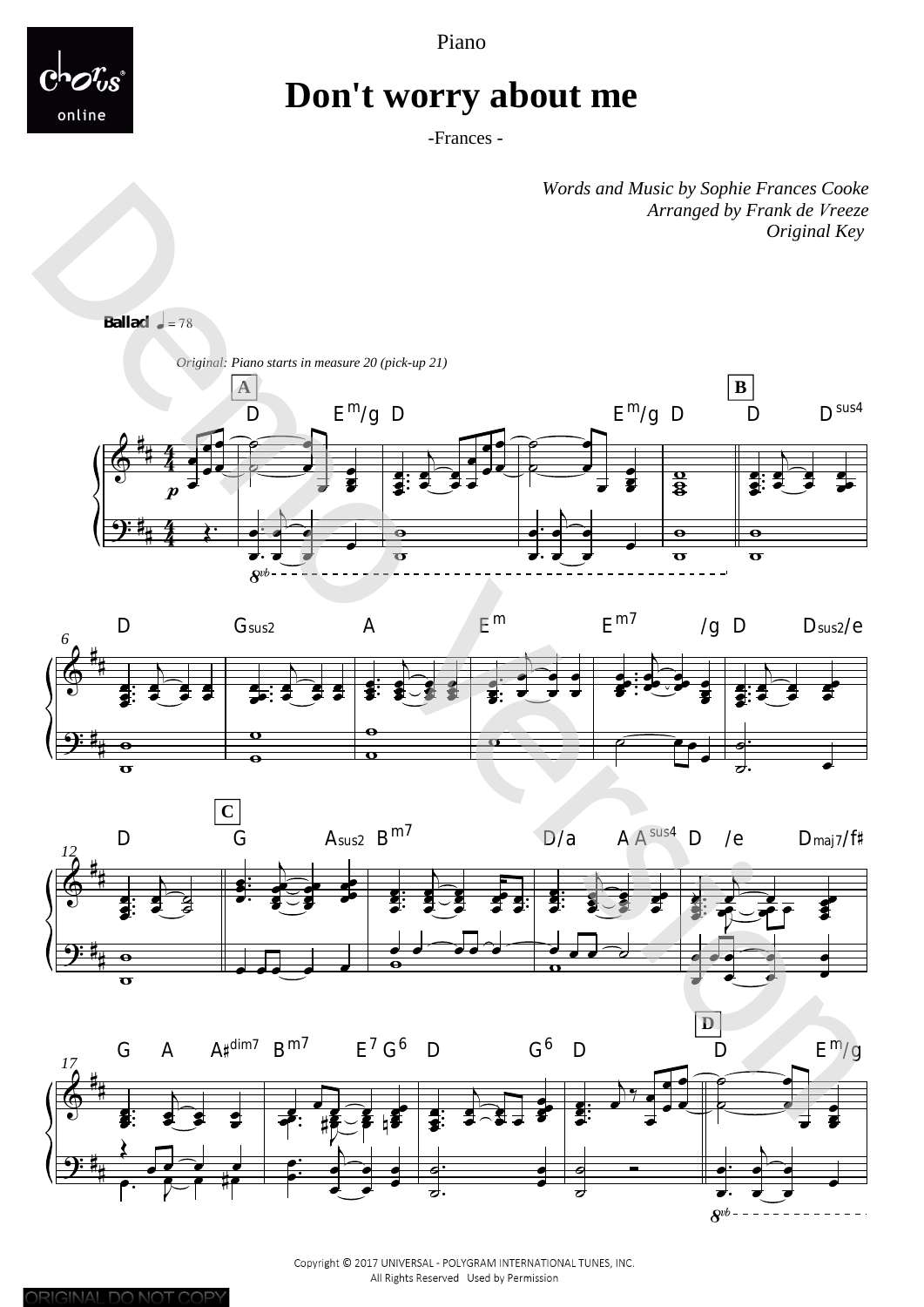



### **Don't worry about me**

-Frances -